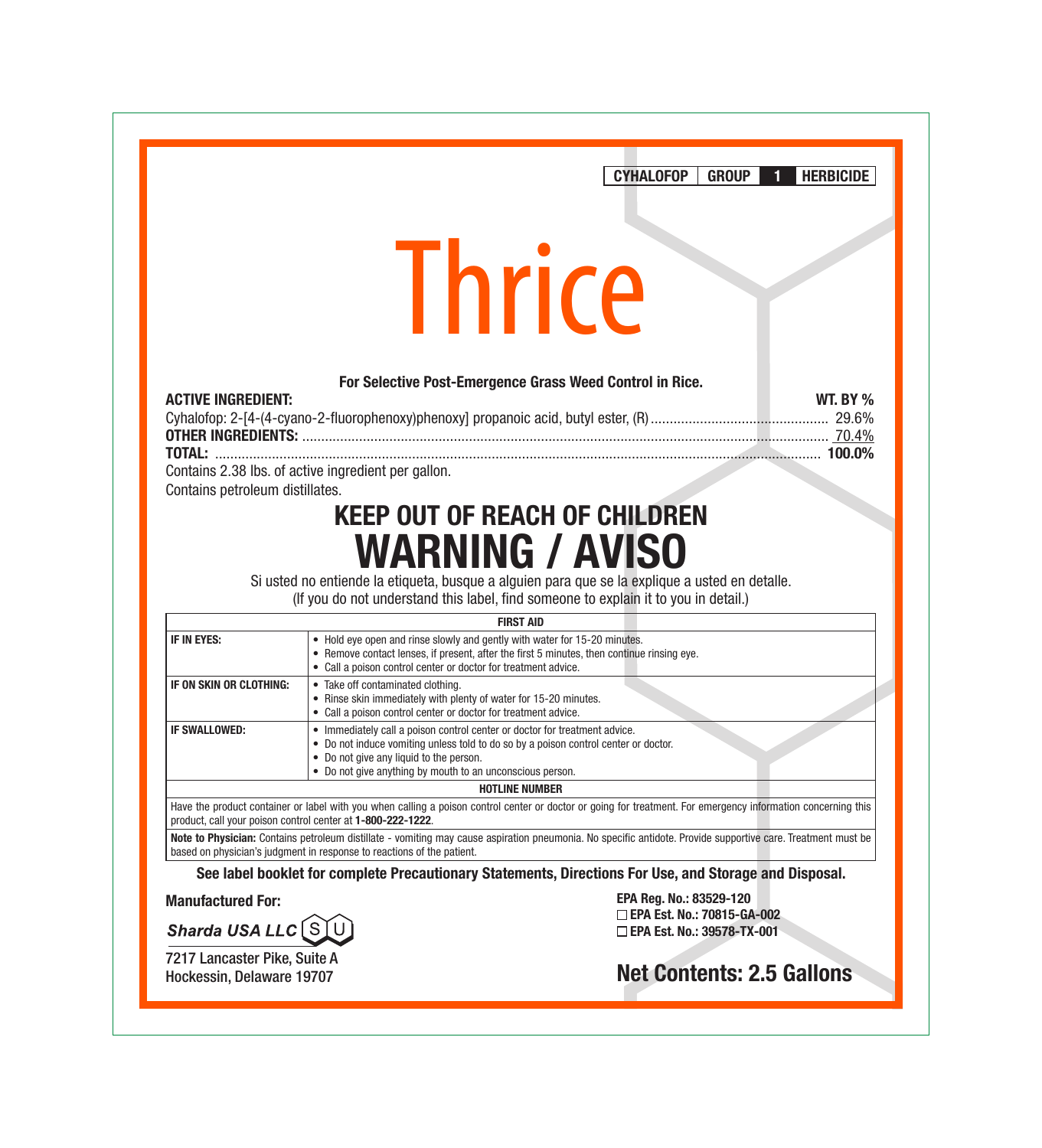#### PRECAUTIONARY STATEMENTS HAZARDS TO HUMANS AND DOMESTIC ANIMALS

WARNING

Causes substantial but temporary eye injury or skin irritation. Harmful if swallowed. Do not get in eyes, on skin, or on clothing. Wash hands after handling and before eating, drinking, chewing gum, using tobacco, or using the toilet.

#### PERSONAL PROTECTIVE EQUIPMENT (PPE)

#### Applicators and other handlers must wear:

- Coveralls over long-sleeved shirt and long pants
- Chemical-resistant gloves such as Barrier Laminate or Viton
- Chemical-resistant footwear plus socks
- Protective eyewear (goggles, face shield, or safety glasses)

Discard clothing and other absorbent materials that have been drenched or heavily contaminated with this product's concentrate. Do not reuse them. Follow manufacturer's instructions for cleaning/maintaining PPE. If no such instructions for washables exist, use detergent and hot water. Keep and wash PPE separately from other laundry.

#### ENGINEERING CONTROLS

When handlers use closed systems, enclosed cabs, or aircraft in a manner that meets the requirements listed in the Worker Protection Standard (WPS) for agricultural pesticides (40 CFR 170.240(d)(4-6), the handler PPE requirements may be reduced or modified as specified in the WPS.

#### USER SAFETY RECOMMENDATIONS

#### Users should:

- Remove clothing/PPE immediately if pesticide gets inside. Then wash thoroughly and put on clean clothing.
- Remove PPE immediately after handling the product. Wash the outside of gloves before removing. As soon as possible, wash thoroughly and change into clean clothing.

#### ENVIRONMENTAL HAZARDS

This product is toxic to fish and aquatic invertebrates. Do not apply directly to water, or to areas where surface water is present or to intertidal areas below the mean high water mark except when treating rice fields as specified in this product label. Drift from ground or aerial applications is likely to result in damage to sensitive aguatic organisms in water bodies adjacent to the treatment area. Do not contaminate water when disposing of equipment wash waters or rinsate.

#### Surface Water

This chemical can contaminate surface water through spray drift from aerial and ground application equipment. Treated rice field water can contaminate surface water through accidental release or overflow, or by deliberate release due to normal growing practices, including interim or final release of flood water at harvest.

#### Groundwater

This chemical demonstrates the properties and characteristics associated with chemicals detected in groundwater. The use of this chemical in areas where soils are permeable, particularly where the water table is shallow, may result in groundwater contamination.

#### PHYSICAL OR CHEMICAL HAZARDS

Combustible. Do not use or store near heat or open flame.

#### DIRECTIONS FOR USE

It is a violation of Federal Law to use this product in a manner inconsistent with its labeling.

Do not apply this product in a way that will contact workers or other persons, either directly or through drift. Only protected handlers may be in the area during application. For any requirements specific to your State or Tribe, consult the agency responsible for pesticide regulation.

#### AGRICULTURAL USE REQUIREMENTS

Use this product only in accordance with its labeling and with the Worker Protection Standard, 40 CFR Part 170. This Standard contains requirements for the protection of agricultural workers on farms, forests, nurseries, and greenhouses, and handlers of agricultural pesticides. It contains requirements for training, decontamination, notification, and emergency assistance. It also contains specific instructions and exceptions pertaining to the statements on this label about personal protective equipment (PPE) and restricted-entry interval. The requirements in this box only apply to uses of this product that are covered by the Worker Protection Standard.

Do not enter or allow worker entry into treated areas during the restricted-entry interval (REI) of 12 hours.

PPE required for early entry to treated areas that is permitted under the Worker Protection Standard and that involves contact with anything that has been treated, including plants, soil, or water, is:

- Coveralls over long-sleeved shirt and long pants
- Chemical-resistant gloves such as Barrier Laminate or Viton
- Chemical-resistant footwear plus socks
- Protective eyewear (goggles, face shield, or safety glasses)

#### PRODUCT INFORMATION

Thrice is an herbicide for post-emergence use in drilled and water seeded rice that provides selective control of grass weeds. For optimum performance, a minimum spray volume of 10 gallons per acre (qpa) and uniform coverage are required. Thrice is rainfast within 2 hours following application. The product controls actively growing grass weeds that are emerged at the time of application and does not provide pre-emergence or soil residual activity. This product will not control broad leaf weeds or sedges. Applications of the product may be made to control susceptible grass weeds in ratoon rice up to 60 days prior to harvest.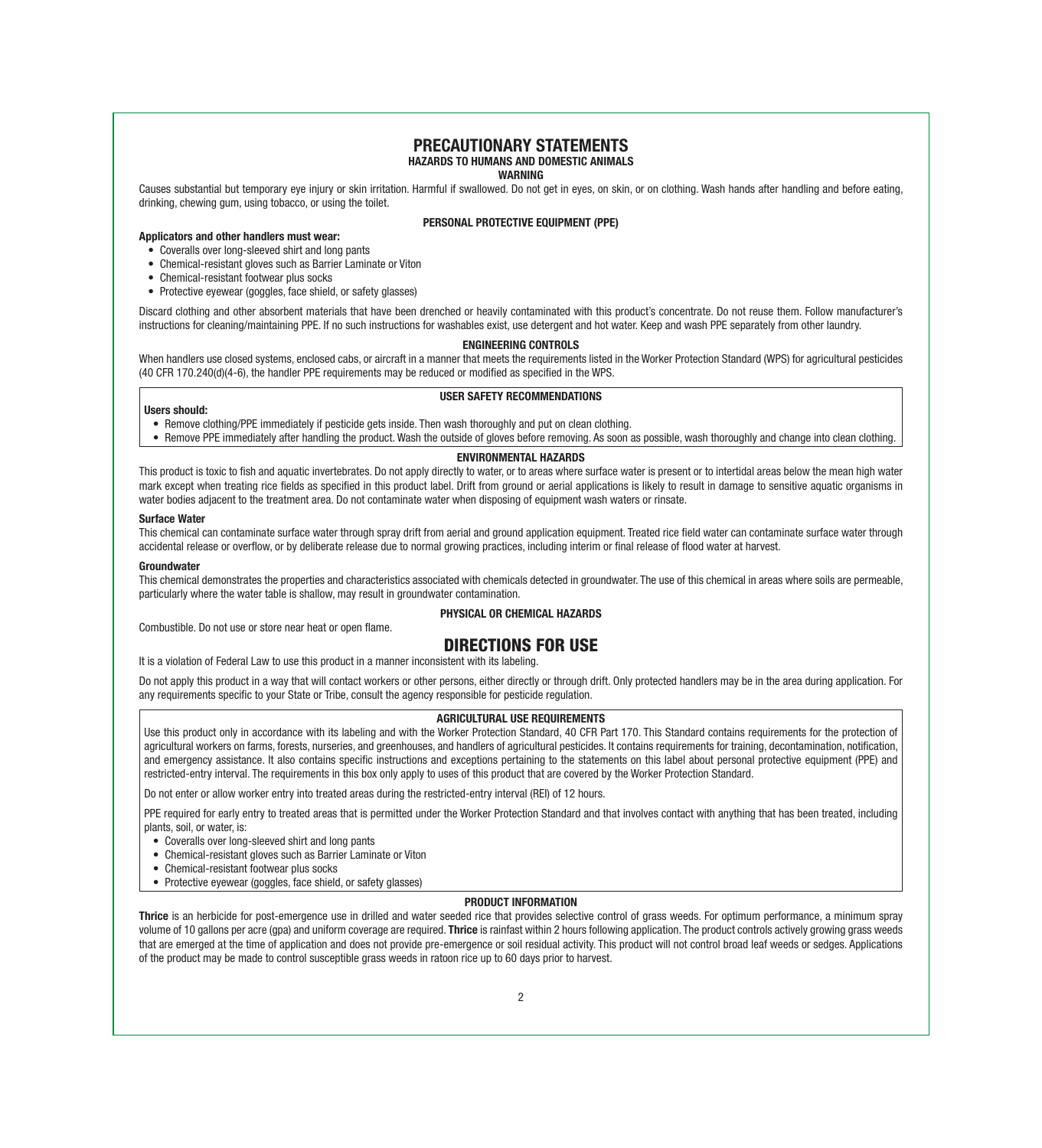#### Use Restrictions

- Do not apply more than 15 fl. oz.(0.28 lb. a.i.) of this product per acre in a single application.
- Do not apply more than 2 applications or apply more than 25 fl. oz. (0.46 lb. a.i.) of this product per acre during the growing year including first and ratoon rice crops.
- Pre-Harvest Interval (PHI): Do not apply within 60 days of rice harvest.
- Retreatment Interval: Sequential applications of this product must be made at least 10 days apart.
- Do not rotate treated land to crops other than rice for 3 months following application of this product.
- Do not fish or commercially grow fish, shellfish, or crustaceans on acres treated with this product during the year of treatment.
- Do not apply this product if grass weeds are under drought or hydrogen sulfide stress.
- Chemigation: Do not apply this product through any type of irrigation system.

#### Use Precautions

- Reduced weed control may result if application of this product is made to grass weeds under stress from prior herbicide applications, preventing active growth. To help prevent reduced control, delay the application of this product until grass weeds resume active growth.
- If applied to heading grass weeds, heavy weed densities and/or previously untreated areas (salvage treatment), only partial control or suppression should be expected from this product. Regrowth of these grass weeds may occur.
- This product does not control ACC'ase resistant weeds.
- If the spray solution pH of this product is  $>8$ , a buffering agent must be used to lower the pH to  $< 8$ .
- Always use clean water when mixing this product. Do not use water containing rinsate from a previous spray solution, even at low concentrations, as this may reduce grass weed control from this product.

#### SPRAY DRIFT MANAGEMENT

Avoiding spray drift is the responsibility of the applicator. The interaction of many equipment- and weather-related factors determine the potential for spray drift. Make applications only when there is little or no hazard from spray drift. The applicator and grower are responsible for considering all of these factors when making decision to apply this product.

The following drift management guidelines to avoid off-target drift movement from aerial applications:

- 1. The distance between the outer most nozzles on the boom must not exceed 70% of the wingspan of fixed-wing aircraft or 80% of the helicopter rotor width.
- 2. Nozzles must always point backward parallel to the air stream and never downward more than 45 degrees.
- 3. Nozzles must produce medium to coarse spray droplets per ASABE S-572 Standard.

Where states have more stringent regulations, they must be observed.

The applicator must be familiar with and take into account the information covered in the Aerial Drift Reduction Advisory. In general, the best drift management strategy is to apply the largest droplets that provide sufficient coverage and control.

#### Aerial Drift Reduction Advisory

Information on Droplet Size - The best drift management strategy is to apply the largest droplets that provide sufficient coverage and control. Applying larger droplets reduces drift potential, but will not prevent drift if applications are made improperly, or under unfavorable environmental conditions (see Wind, Temperature and Humidity, and Temperature Inversions sections).

#### Controlling Droplet Size -

- Volume Use high flow rate nozzles to apply the highest practical spray volume.
- Pressure Do not exceed the nozzle manufacturer's recommended· pressures. For many nozzle types, lower pressure produces larger droplets. When higher flow rates are needed, use higher flow rate nozzles instead of increasing pressure.
- Number of Nozzles Use the minimum number of nozzles that provide uniform coverage.
- Nozzle Orientation Orienting nozzles so that the spray is released parallel to the air stream and never downward more than 45° produces larger droplets than other orientations and is the advised practice. Significant deflection from horizontal will reduce droplet size and increase drift potential.
- Nozzle Type Use a nozzle type that is designed for the intended application. With most nozzle types, narrower spray angles produce larger droplets. Consider using lowdrift nozzles. Solid stream nozzles oriented straight back produce the largest droplets and the lowest drift, but may reduce coverage and weed control.

Boom Length - Reducing the effective boom length to 70% of the wingspan of fixed-wing aircraft or 80% of the helicopter rotor width may further reduce drift without reducing swath width. Follow EPA and State regulations.

Application Height - Applications must not be made at a height greater than 10 feet above the top of the largest plants unless a greater height is required for aircraft safety. Making applications at the lowest height that is safe reduces exposure of droplets to evaporation and wind.

Swath Adjustment - When applications are made with a crosswind, the swath will be displaced downward. Therefore, on the up and downwind edges of the field, the applicator must compensate for this displacement by adjusting the path of the aircraft upwind. Swath adjustment distance must increase with increasing drift potential (higher wind, smaller drops, etc.).

Wind - Drift potential is lowest between wind speeds of 3 to 10 mph. However, many factors, including droplet size and equipment type determine drift potential at any given speed. Application must be avoided below 3 mph due to variable wind direction and high inversion potential. Note: Local terrain can influence wind patterns. Every applicator must be familiar with local wind patterns and how they affect spray drift.

Temperature and Humidity - When making applications in low relative humidity, setup equipment to produce larger droplets to compensate for evaporation. Droplet evaporation is most severe when conditions are both hot and dry.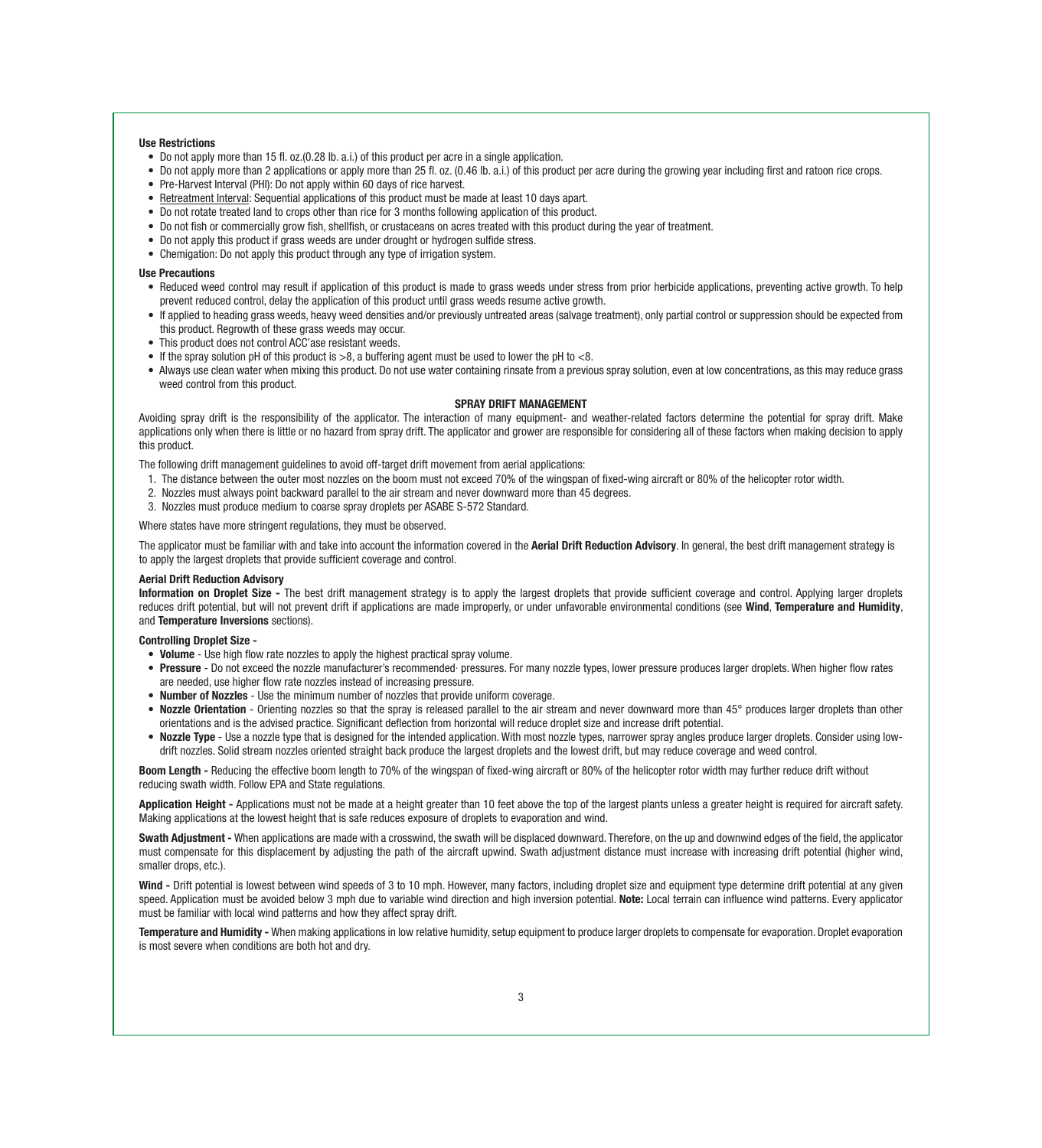Temperature Inversions - Applications must not occur during a local, low level temperature inversion because drift potential is high. Temperature inversions restrict vertical air mixing, which causes small suspended droplets to remain in a concentrated cloud. This cloud can move in unpredictable directions due to the light variable winds common during inversions. Temperature inversions are characterized by increasing temperatures with altitude and are common on nights with limited cloud cover and light to no wind. They begin to form as the sun sets and often continue into the morning. Their presence can be indicated by ground fog; however, if fog is not present, inversions can also be identified by the movement of the smoke from a ground source or an aircraft smoke generator. Smoke that layers and moves laterally in a concentrated cloud (under low wind conditions) indicates an inversion, while smoke that moves upward and rapidly dissipates indicates good vertical air mixing.

Sensitive Areas - The pesticide must only be applied when the potential for drift to adjacent sensitive areas (e.g., residential areas, bodies of water, known habitat for threatened or endangered species, non-target crops) is minimal (e.g., when wind is blowing away from the sensitive areas).

#### MIXING INSTRUCTIONS

It is the pesticide user's responsibility to ensure that all products are registered for the intended use. Read and follow the applicable restrictions and limitations and directions for use on all product labels involved in tank mixing. Users must follow the most restrictive directions for use and precautionary statements of each product in the tank mixture.

#### Use of Adjuvants

Use of an agriculturally approved crop oil concentrate or methylated seed oil at a minimum rate of 1 quart per acre must be used for all applications of Thrice. Read and follow all precautions on crop oil concentrate label.

#### Thrice - Alone

Fill spray tank to 1/2 full with water. Start agitation. Add correct quantity of Thrice and adjuvant. Continue agitation while filling spray tank to required volume and during application

#### Thrice in Tank Mixes

Continuous agitation is required for tank mixes. Sparger pipe agitators generally provide the best agitation in spray tanks.

Applications of Thrice may be made in tank mix combination with clomazone, pendimethalin, penoxsulam, or quinclorac for early post-emergence, pre-flood application in rice. Refer to product labels for specific use information and timing. Reduced weed control may occur if Thrice is applied in tank mix combination with or immediately following other herbicides not listed above, particularly if application is made under conditions where grass weed is stressed and/or weeds are in advanced growth stages. To avoid the potential of reduced grass weed control, make application of Thrice to grass weeds that are actively growing and are not stressed at least 5 days prior to or 7 days after the application of herbicides not listed above.

#### Tank Mixing

Use clean water with spray mixtures of Thrice. Do not use water that contains rinsate from a previous spray, even at low concentrations, as this may reduce grass weed control from this product.

- Fill the tank 1/3 full with water.
- Begin the agitation.
- Add product formulation types in the following order:
	- Dry flowables (DF), wettable powders (WP), aqueous suspensions (AS), flowables (F), or liquids (L).
- Allow each product type to disperse completely prior to adding another.
- Maintain agitation and fill the spray tank to 34 full.
- Add the specified amount of Thrice or other emulsifiable concentrates (EC) and mix thoroughly.
- Next, any solution (S) formulations or surfactant, agitate and complete filling the tank.

#### Use Precaution:

• If application is made as a post-flood salvage treatment to previously untreated areas, to fields with previous failed herbicide applications, or areas of extremely high grass weed density, total control of labeled grass weeds will not be expected. Regrowth of these grass weeds may occur.

Follow all labeled mixing instructions for each material added to the tank. Initial dispersion of dry or flowable formulations can be improved by first (slurrying) mixing with a small amount of water and pouring the slurry through a 20- to 30-mesh wetting screen in the top of the spray tank. Line screens in the tank must be no finer than 50-mesh.

#### APPLICATION INFORMATION

#### Ground Application

DO NOT apply this product by ground application.

#### Aerial Application Broadcast Spray

When applying by air equipment, for best performance, use a minimum spray volume of 10 gpa and uniform coverage. Apply at a height that provides the most effective swath width for the aircraft. To minimize potential drift to off-target vegetation, follow the Aerial Spray Drift Advisory. Aircraft must be patterned per Operation Safe/PAASS program for calibration and uniformity to provide sufficient coverage and control. Make application using medium size droplets per ASABE S-572 standard that will provide sufficient coverage and weed control (refer to NAAA, USDA or nozzle manufacturer's recommendations).

#### Non-Target Plants Use Precautions:

DO NOT make application where this product will drift to susceptible crops or other desirable plants. See the Buffer Zones section below for restrictions. Spray drift produced during application is the responsibility of the applicator and care must be taken to minimize off-target movement of spray during application. A drift control agent suitable for agricultural use may be used with this product to aid in reducing spray drift. Weed control may be reduced if a drift control agent is used. Follow all use instructions and precautions on the drift control agent product label.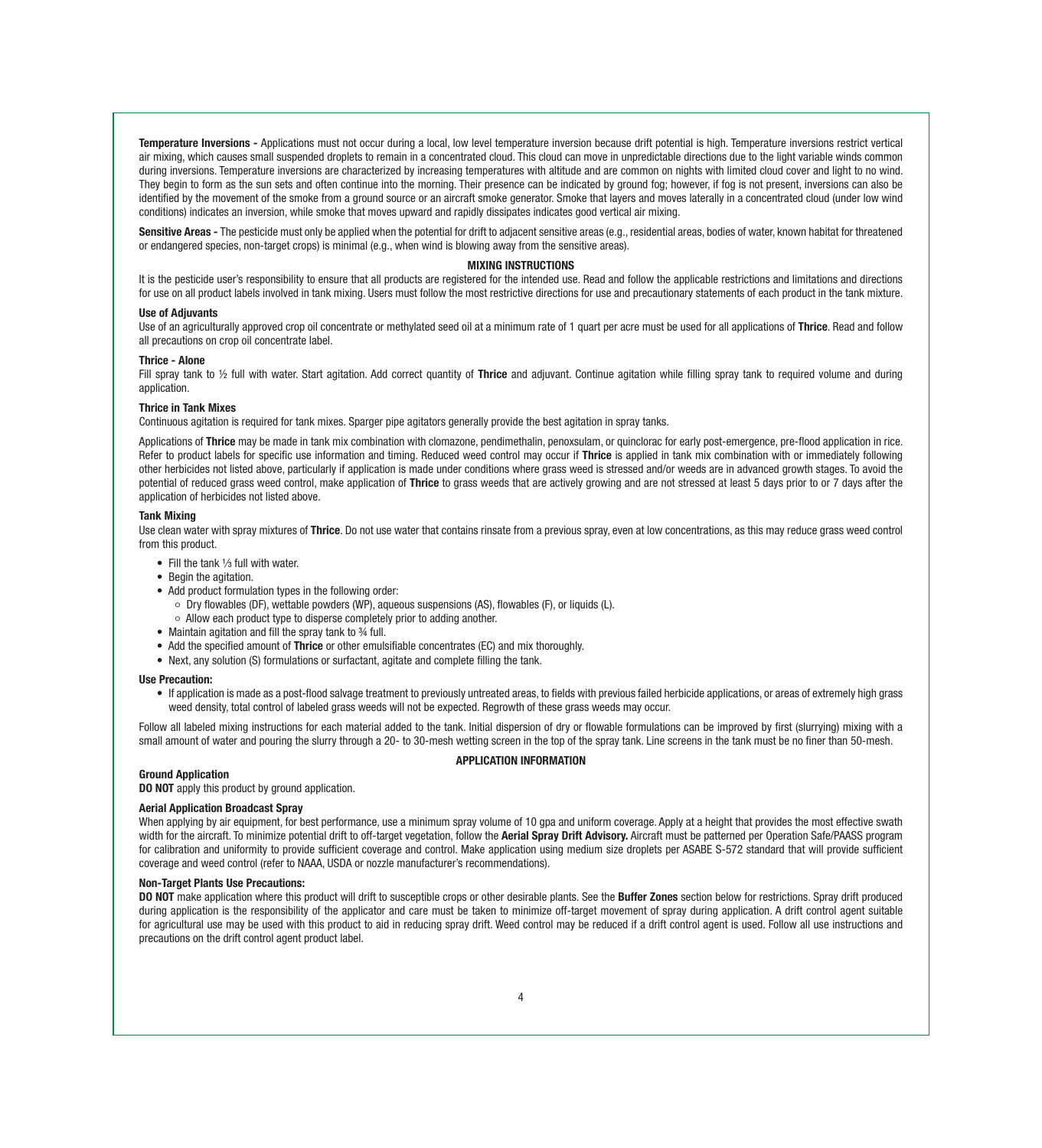#### Buffer Zones

Buffer zones are defined as the distance between the application site and the susceptible crop or area. To minimize potential drift to off-target vegetation for aerial applications, follow directions in SPRAY DRIFT MANAGEMENT and Aerial Drift Reduction Advisory sections, in addition to the listed buffer zones. DO NOT make application of this product when wind speeds are less than 3 mph or greater than 10 mph. Injury to non-target cereal and grass crops is less likely under conditions of advanced growth stages, low wind, and dry soil moisture conditions.

The buffer zones listed below must be followed:

| <b>Sensitive Crop</b>                                                                                                               | <b>Ground Restrictions</b>                                                                                                                              | <b>Aerial Restrictions</b> |
|-------------------------------------------------------------------------------------------------------------------------------------|---------------------------------------------------------------------------------------------------------------------------------------------------------|----------------------------|
| Non-Target Cereal and Grass Crops such as Corn, Sugarcane,  <br>Sudangrass, Sorghum, Grass Grown For Seed, Millet, and<br>Sod Farms | 50 feet                                                                                                                                                 | $150$ feet                 |
| <b>Commercial Peach and Nectarine Orchards</b>                                                                                      | 2 miles if wind blowing from treatment area away from sensitive crop.<br>660 feet<br>4 miles if wind blowing from treatment area toward sensitive crop. |                            |

#### TIMING OF APPLICATION

Applications of Thrice may be made to rice from the 1-leaf stage up to 60 days prior to harvest. Actual application timing within this timeframe is dependent upon cultural practices and optimum timing for weed species present. (see the WEEDS CONTROLLED AND APPLICATION RATES table).

#### Rice - Drill Seeded

Pre-Flood: Application of Thrice may be made as a pre-flood application. Apply to grass weeds in the 1- to 4- leaf stage (see the Drill Seeded Rice table below). Tank mixing directions are listed below. Good soil moisture conditions (saturated soil) and grass weeds that are actively growing are essential for pre-flood applications. Subsequently, levee grass weeds may not be fully controlled by this product.

#### Use Precaution:

• Treatment of this product made by ground application is not advised as weed control may be reduced.

If rice or grass weeds are moisture stressed, flushing of rice fields before application may be necessary. If a field is flushed, be sure the field is drained before treatment so that grass weeds are fully exposed. To prevent additional grass weed germination after treatment, this product must be tank mixed with a residual grass control product (see the Thrice in Tank Mixes section).

Post-Flood: For optimum performance, make applications within 7 - 10 days after flooding. The flood may be maintained at application as long as grass weeds are at least 70% exposed. If fields are drained at application, they must be re-flooded beginning 2 hours after application and within 24 - 48 hours to prevent germination of new weeds. It is important to maintain a flood of at least 2 - 4 inches across the field to reduce the risk of grass weed regrowth following application. A permanent flood after application will give the best results. Subsequently, levee grass weeds may not be fully controlled by this product.

For grass weed densities that are extremely heavy, a sequential application of Thrice can be made at 15 fl. oz. per acre 7 - 10 days after permanent flood, followed by a second application of Thrice at the rate of 10 fl. oz. per acre between 10 - 14 days later.

#### Use Precaution:

• If application is made as a post-flood salvage treatment to previously untreated areas, to fields with previous failed herbicide applications, or areas of extremely high grass weed density, total control of labeled grass weeds will not be expected. Regrowth of these grass weeds may occur.

#### Rice - Water Seeded

Pre-Permanent Flood: Prior to application, allow grass weeds to germinate. Good soil moisture conditions (saturated soil) and actively growing grass weeds are essential. Residual water remaining in the field does not adversely affect grass weed control as long as grass weeds are at least 70% exposed. To prevent germination of new grass weeds, if fields are drained at application, they must be re-flooded beginning 2 hours after application and within 24 - 48 hours after application.

#### Use Precaution:

• Treatment of this product made by ground application is not advised as weed control may be reduced.

Following Permanent Flood (Post-Flood): As long as grass weeds are at least 70% exposed, flood may be maintained at application. After application, it is important to maintain a flood of 2 - 4 inches across the field to reduce the risk of grass weed regrowth. A permanent flood following application provides the best product performance.

For grass weed densities that are extremely heavy, a sequential application of Thrice can be made at 15 fl. oz. per acre 7 - 10 days after permanent flood, followed by a second application of Thrice at the rate of 10 fl. oz. per acre between 10 - 14 days later.

#### Use Precaution:

• If application is made as a post-flood salvage treatment to previously untreated areas, to fields with previous failed herbicide applications, or areas of extremely high grass weed density, total control of labeled grass weeds will not be expected. Regrowth of these grass weeds may occur.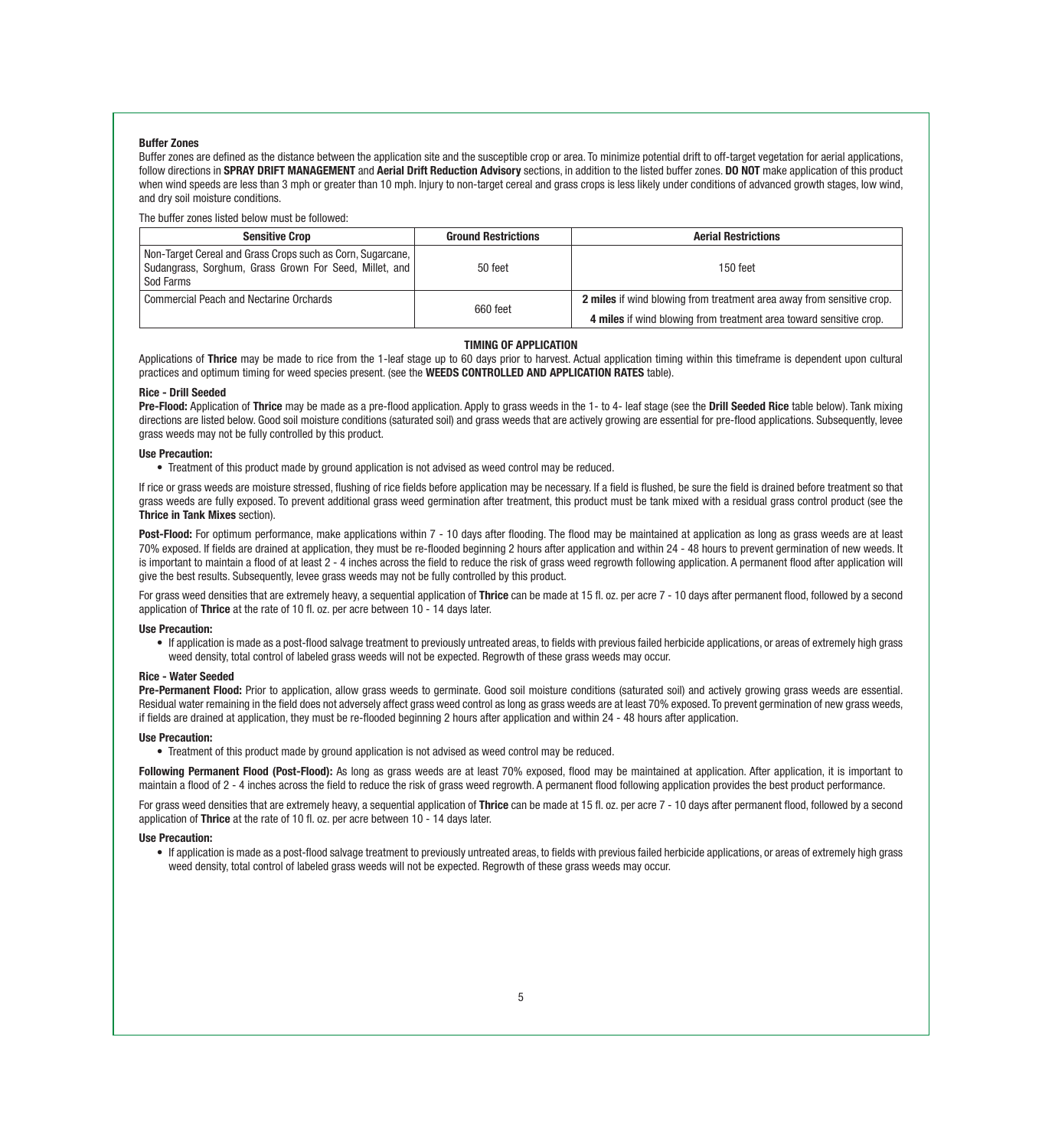#### Rice - Drill Seeded

#### WEEDS CONTROLLED AND APPLICATION RATES

| <b>Weeds Controlled</b>         |                         |                                        | <b>Application Rates of Thrice and</b> |  |
|---------------------------------|-------------------------|----------------------------------------|----------------------------------------|--|
| <b>Common Name</b>              | <b>Scientific Name</b>  | <b>Stage of Grass Weed Development</b> |                                        |  |
| Barnyardgrass                   | Echinochloa crus-galli  |                                        |                                        |  |
| Johnsongrass (Seedling)         | Sorghum halepense       |                                        |                                        |  |
| Junglerice                      | Echinochloa colona      | 13.5 fl. oz./acre                      |                                        |  |
| Panicum, Fall                   | Panicum dichotomiflorum |                                        |                                        |  |
| Signalgrass, Broadleaf          | Brachiaria platyphylla  |                                        |                                        |  |
| Sprangletop, Amazon (Tighthead) | Leptochloa panicoides   |                                        | 13.5 - 15 fl. oz./acre*                |  |
| Sprangletop, Bearded            | Leptochloa fascicularis | Pre-flood up to 4-leaf                 | Post-flood, before grass weed          |  |
| Sprangletop, Red                | Leptochloa filiformis   |                                        | heading                                |  |
|                                 | <b>Weeds Suppressed</b> |                                        |                                        |  |
| <b>Common Name</b>              | <b>Scientific Name</b>  |                                        |                                        |  |
| Crabgrass, Large                | Digitaria sanguinalis   |                                        |                                        |  |
| Goosegrass                      | Eleusine indica         |                                        |                                        |  |

Restriction: Do not apply more than 15 fl. oz. (0.28 lb. a.i.) in a single application or apply more than 25 fl. oz. (0.46 lb. a.i.) per year in both the first and ratoon crops combined.

#### Rice - Water Seeded

| <b>Weeds Controlled</b>         |                         | <b>Application Rates of Thrice and</b> |                                                                   |
|---------------------------------|-------------------------|----------------------------------------|-------------------------------------------------------------------|
| <b>Common Name</b>              | <b>Scientific Name</b>  | <b>Stage of Grass Weed Development</b> |                                                                   |
| Barnyardgrass                   | Echinochloa crus-galli  |                                        |                                                                   |
| Junglerice                      | Echinochloa colona      |                                        |                                                                   |
| Knotgrass**                     | Paspalum distichum      |                                        |                                                                   |
| Panicum, Fall                   | Panicum dichotomiflorum |                                        |                                                                   |
| Signalgrass, Broadleaf          | Brachiaria platyphylla  |                                        |                                                                   |
| Sprangletop, Amazon (Tighthead) | Leptochloa panicoides   |                                        |                                                                   |
| Sprangletop, Bearded            | Leptochloa fascicularis | 13.5 fl. oz./acre                      | 13.5 - 15.0 fl. oz./acre*                                         |
| Sprangletop, Red                | Leptochloa filiformis   | Pre-flood up to 4-leaf                 | Mid- to late-tillering or branching,<br>before grass weed heading |
| <b>Weeds Suppressed</b>         |                         |                                        |                                                                   |
| <b>Common Name</b>              | <b>Scientific Name</b>  |                                        |                                                                   |
| Barnyardgrass, Perennial        | Echinochloa polystachya |                                        |                                                                   |
| Panicum, Texas                  | Panicum texanum         |                                        |                                                                   |
| Paspalum, Brook                 | Paspalum acuminatum     |                                        |                                                                   |
| Paspalum, Water                 | Paspalum hydrophilum    |                                        |                                                                   |

\*If Thrice is applied as a post-flood salvage treatment to previously untreated areas, to fields with previous failed herbicide applications, or areas of extremely high grass weed density, total control of labeled grass weeds should not be expected. Regrowth of these grass weeds may occur. \*\*Knotgrass at 1- to 4-leaf stage can be controlled with 10 to 13.5 fl. oz. per acre.

Restriction: Do not apply more than 15 fl. oz. (0.28 lb. a.i.) in a single application or apply more than 25 fl. oz. (0.46 lb. a.i.) per year in both the first and ratoon crops combined.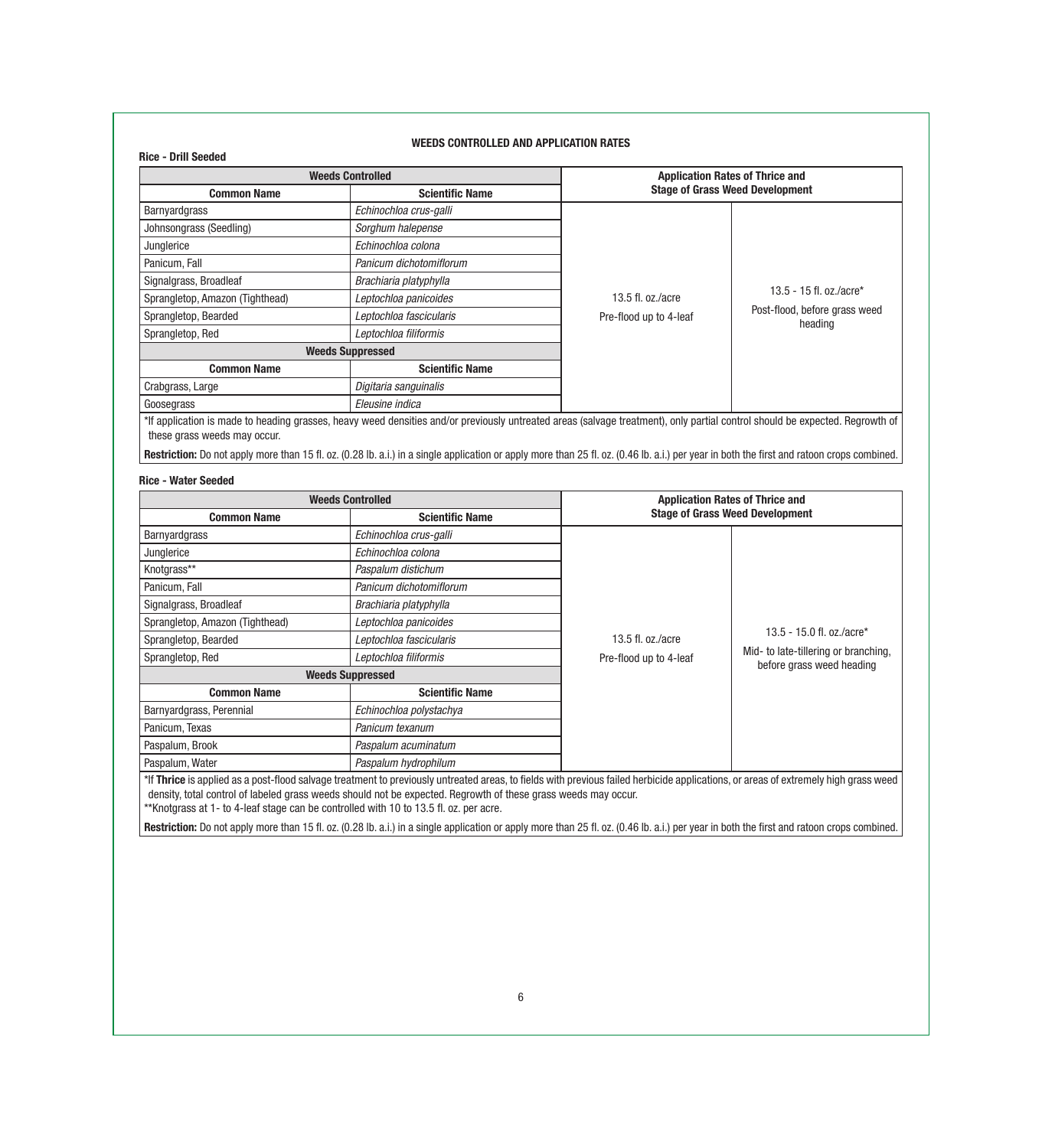# STORAGE AND DISPOSAL

Do not contaminate water, food, or feed by storage or disposal.

PESTICIDE STORAGE: Store in cool dry place in original container.

PESTICIDE DISPOSAL: Improper disposal of excess pesticide, spray mixture, or rinsate is a violation of Federal law and may contaminate groundwater. If these wastes cannot be disposed of by use according to label instructions, contact your State Pesticide or Environmental Control Agency, or the Hazardous Waste representative at the nearest EPA Regional Office for guidance.

#### CONTAINER HANDLING:

**[Less Than or Equal to 5 Gallons]** Nonrefillable container. Do not reuse or refill this container. Offer for recycling if available. Triple rinse container (or equivalent) promptly after emptying. Triple rinse as follows: Empty the remaining contents into application equipment or a mix tank and drain for 10 seconds after the flow begins to drip. Fill the container ¼ full with water and recap. Shake for 10 seconds. Pour rinsate into application equipment or a mix tank or store rinsate for later use or disposal. Drain for 10 seconds after the flow begins to drip. Repeat this procedure two more times. Then offer for recycling if available or reconditioning if appropriate or puncture and dispose of in a sanitary landfill or by incineration.

[Greater Than 5 Gallons] Nonrefillable container. Do not reuse or refill this container. Offer for recycling, if available. Triple rinse container (or equivalent) promptly after emptying. Triple rinse as follows: Empty the remaining contents into application equipment or a mix tank. Fill the container 1/4 full with water. Replace and tighten closures. Tip container on its side and roll it back and forth, ensuring at least one complete revolution, for 30 seconds. Stand the container on its end and tip it back and forth several times. Turn the container over onto its other end and tip it back and forth several times. Empty the rinsate into application equipment or a mix tank or store rinsate for later use or disposal. Repeat this procedure two more times. Dispose of empty container in a sanitary landfill or by incineration.

[For Bulk and Mini-Bulk Containers] Refillable container. Refill this container with pesticide only. Do not use this container for any other purpose. Cleaning the container before final disposal is the responsibility of the person disposing of the container. Cleaning before refilling is the responsibility of the person refilling. To clean container before final disposal, empty the remaining contents from this container into application equipment or mix tank. Fill the container about 10% full with water. Agitate vigorously or recirculate water with the pump for 2 minutes. Pour or pump rinsate into application equipment or rinsate collection system. Repeat this rinsing procedure two more times. Then offer for recycling if available or puncture and dispose of in a sanitary landfill, or by incineration, or by other procedures allowed by State and local authorities.

#### CONDITIONS OF SALE AND LIMITATION OF WARRANTY AND LIABILITY

NOTICE: Read the entire Directions for Use and Conditions of Sale and Limitation of Warranty and Liability before buying or using this product. If the terms are not acceptable, return the product at once, unopened, and the purchase price will be refunded.

The Directions for Use of this product must be followed carefully. It is impossible to eliminate all risks inherently associated with the use of this product. Ineffectiveness or other unintended consequences may result because of such factors as manner of use or application, weather, presence of other materials or other influencing factors in the use of the product, which are beyond the control of Sharda USA LLC or Seller. To the extent consistent with applicable law, all such risks shall be assumed by Buyer and User, and Buyer and User agree to hold Sharda USA LLC and Seller harmless for any claims relating to such factors.

Sharda USA LLC warrants that this product conforms to the chemical description on the label and is reasonably fit for the purposes stated in the Directions for Use, subject to the inherent risks referred to above, when used in accordance with directions under normal use conditions. This warranty does not extend to the use of this product contrary to label instructions, or under conditions not reasonably foreseeable to or beyond the control of Seller or Sharda USA LLC and Buyer and User assume the risk of any such use. To the extent consistent with applicable law, SHARDA USA LLC MAKES NO WARRANTIES OF MERCHANTABILITY OR OF FITNESS FOR A PARTICULAR PURPOSE NOR ANY OTHER EXPRESS OR IMPLIED WARRANTY EXCEPT AS STATED ABOVE.

To the extent consistent with applicable law, neither Sharda USA LLC nor Seller shall be liable for any incidental, consequential, or special damages resulting from the use or handling of this product. TO THE EXTENT CONSISTENT WITH APPLICABLE LAW, THE EXCLUSIVE REMEDY OF THE USER OR BUYER, AND THE EXCLUSIVE LIABILITY OF SHARDA USA LLC AND SELLER FOR ANY AND ALL CLAIMS, LOSSES, INJURIES OR DAMAGES (INCLUDING CLAIMS BASED ON BREACH OF WARRANTY, CONTRACT, NEGLIGENCE, TORT, STRICT LIABILITY OR OTHERWISE) RESULTING FROM THE USE OR HANDLING OF THIS PRODUCT, SHALL BE THE RETURN OF THE PURCHASE PRICE OF THE PRODUCT OR, AT THE ELECTION OF SHARDA USA LLC OR SELLER, THE REPLACEMENT OF THE PRODUCT.

Sharda USA LLC and Seller offer this product, and Buyer and User accept it, subject to the foregoing Conditions of Sale and Limitation of Warranty and Liability, which may not be modified except by written agreement signed by a duly authorized representative of Sharda USA LLC.

All trademarks are the property of their respective owners.